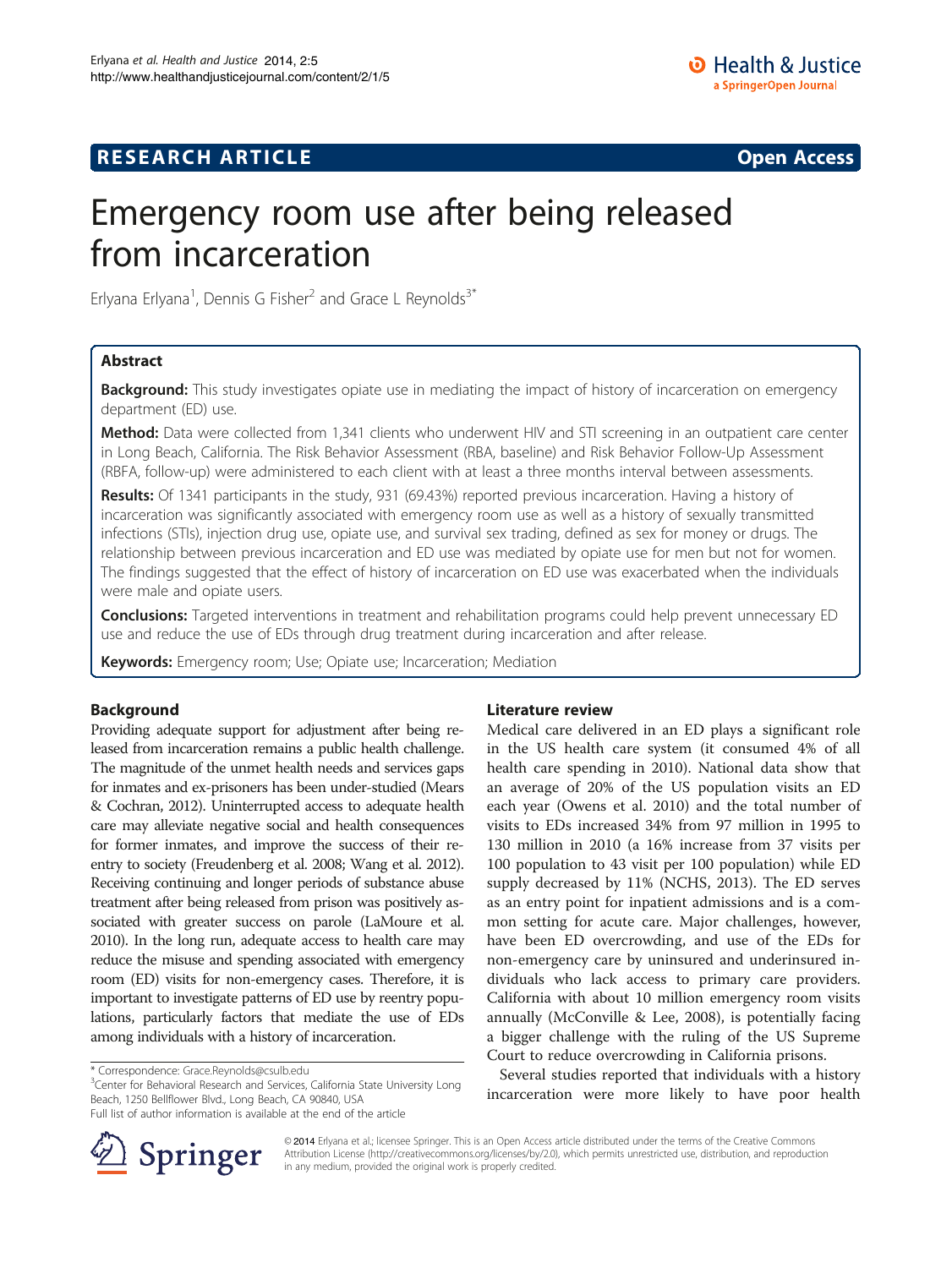outcomes, high-cost health services use, and low use of regular medical services. A history of incarceration has been associated with a higher prevalence of infectious disease including HIV and STIs; mental illness; and substance abuse and dependency (Davis & Pacchiana, [2004](#page-5-0); Fazel et al. [2006;](#page-5-0) Fisher et al. [2006;](#page-5-0) Wilper et al. [2009\)](#page-6-0); a higher prevalence of chronic diseases (Binswanger et al. [2009](#page-5-0); Davis & Pacchiana, [2004;](#page-5-0) Hawkins et al. [2010](#page-5-0); Wang & Green, [2010\)](#page-6-0), and a higher risk of death (Binswanger et al. [2007\)](#page-5-0). The poor health status of reentry populations also led to use of high-cost health services (Leukefeld et al. [2006](#page-6-0)). Longer and more severe criminal history was associated with poorer physical health and use of the ED (Mateyoke-Scrivner et al. [2003](#page-6-0)). Previous studies have shown that the ED was the primary source of care among released prisoners with HIV (Meyer et al. [2012](#page-6-0)), and drug-involved prisoners (van Olphen et al. [2006\)](#page-6-0). Challenges in accessing health care and medication and risk factors for HIV and hepatitis C infection (HCV) were more prevalent among former inmates, especially immediately after release (Adams et al. [2011;](#page-5-0) Hawkins et al. [2010;](#page-5-0) Kulkarni et al. [2010](#page-5-0)). The long term effects of incarceration increases the likelihood of poor health (Schnittker & John, [2007\)](#page-6-0).

Prevalence of substance use and dependence was higher among prisoners than the general population, particularly among drug using women (Fazel et al. [2006](#page-5-0)). Incarceration and drug use prior to incarceration have been associated with injection drug use among inmates (Calzavara et al. [2003](#page-5-0)). Prisons may be high-risk environments for the initiation and use of heroin and other drugs (Boys et al. [2002\)](#page-5-0). In addition to being an ongoing challenge for corrections, drug abuse may predispose an individual to misuse or underutilize health services (Leukefeld et al. [1998](#page-6-0)). Drug abusers were more likely to use the ED (Cherpitel & Ye, [2008](#page-5-0); Gilbert et al. [2012](#page-5-0)), have higher medical expenses than non-drug abusers (French et al. [2000](#page-5-0)), and a higher risk of death (Merrall et al. [2010](#page-6-0)). Illnesses, poorer health status, and use of physical and mental health services were also more common among prisoners who were drug abusers than among non-drug abusing prisoners (Garrity et al. [2002](#page-5-0); Kanato, [2008;](#page-5-0) Webster et al. [2005\)](#page-6-0). The literature also suggests that only heavy illicit drug users were reported to use EDs rather than non-drug users (French et al. [2011](#page-5-0)) and longer and more frequent drug users were more likely to have unmet health care needs (Narevic et al. [2006\)](#page-6-0). Injection drug users were more likely to visit an ED than non IDUs (Kerr et al. [2005\)](#page-5-0) and frequent drug injectors were more likely to use an ED (Marshall et al. [2012;](#page-6-0) Stein & Anderson, [2003](#page-6-0)). Among women, stigma caused by drug use and incarceration increases the need for health and social services, but restricts access to those services (van Olphen et al. [2009\)](#page-6-0).

Individuals with a history of incarceration (former inmates) were more likely to engage in risky sexual behavior (unprotected sex and transactional sex), immediately upon release (Adams et al. [2011\)](#page-5-0). Arrest and incarceration are temporally associated with and contribute to sexually risky behavior (Epperson et al., [2009](#page-5-0)). Incarceration was associated with high-risk sex partnerships and acquisition of sexually transmitted infections (STI) and human immunodeficiency virus (HIV; (Fisher et al. [2004;](#page-5-0) Jenness et al. [2011](#page-5-0); Khan et al. [2009](#page-5-0); Weiser et al. [2006](#page-6-0)). Sex trade involvement was associated with having abscesses among injection drug users (Lloyd-Smith et al. [2005\)](#page-6-0) and due to occupational stigma, sex workers were reported to lack access to health care (Lazarus et al. [2011\)](#page-6-0). Other barriers to receiving health care include structural (poverty, homelessness) and individual factors such as drug use, fear of violent victimization, and mental illness (Kurtz et al. [2005](#page-5-0)). Having multiple sex partners was a significant predictor of ED visits (El-Bassel et al. [2007](#page-5-0)). This study investigates whether the impact of history of incarceration on ED use is mediated by opiate use and sex trading for drugs or money, two current public health problems with substantial risks to individual health.

# **Methods**

## **Datasets**

Data were collected from clients who presented for HIV and STD screening in an outpatient care center in Long Beach, California. Each client was interviewed using two different instruments: the Risk Behavior Assessment (RBA, baseline), and the Risk Behavior Follow-Up Assessment (RBFA, follow-up) with at least a three-month interval between administration of the RBA and RBFA. The RBA elicits information on drug utilization (use of any type of drugs in the last month, use of injected drugs, and frequency of use), sex trading practices, and history of incarceration (including length of time in jail or prison). The RBA has been shown to have good reliability and validity (Dowling-Guyer et al. [1994;](#page-5-0) Fisher et al. [2004\)](#page-5-0). The RBFA elicits information on use of an emergency room in the last three months and number of hospitalization days during that period (Johnson et al. [2000](#page-5-0)). Other information collected included age, gender, sexual orientation, race, marital status, educational attainment, living arrangements, homelessness, and income. The RBA-RBFA system was originally developed by grantees funded by the National Institute on Drug Abuse (NIDA) along with NIDA staff from the Community Research Branch. There were 23 grantees in this NIDA Cooperative Agreement. Most of the Cooperative Agreement data used a 6-month follow-up period, but did not find any differences between conditions at follow-up. Because of this, the sites that were funded in the last round of funding developed a 3-month version of the RBFA to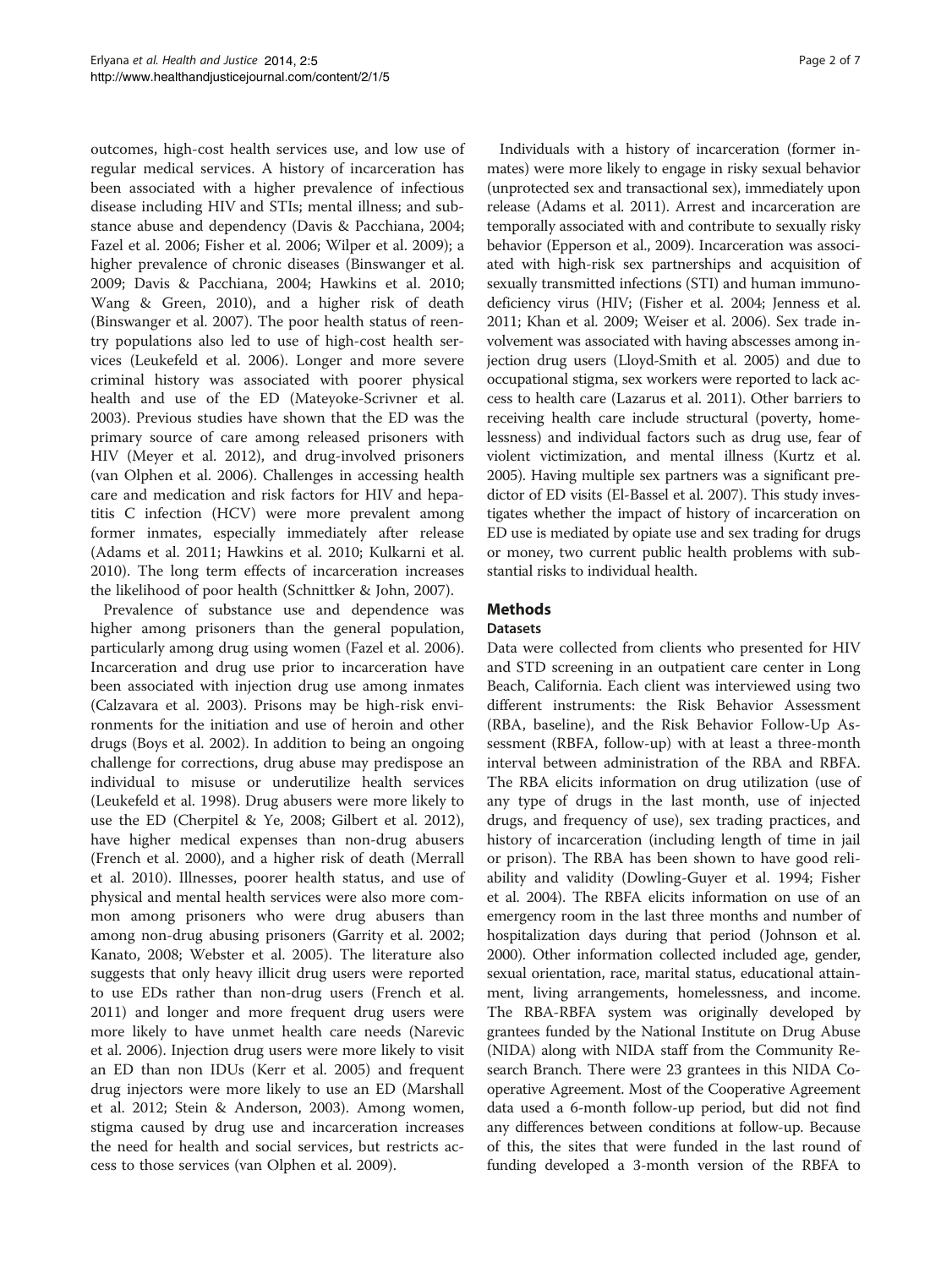better detect differences that might occur in this shorter time period, but might dissipate on longer follow-up. Two of the authors on the current study have been very interested in this question of 3 versus 6 month recall period and published a meta-analysis on this topic (Napper et al. [2010\)](#page-6-0). In this meta-analysis, it was found that the reliabilities for most sex behaviors and most drug use were better with the shorter recall period. Therefore this study used the 3-month recall period to maximize reliability.

### Participants

The present study recruited participants through the Center for Behavioral Research and Services (CBRS) in Long Beach, California. In order to be eligible, participants had to have been at least 18 years of age at the time of interview and have photo identification, which also included their date of birth. The study used a sample of participants that come to CBRS who wish to be tested for HIV, hepatitis B, hepatitis C, and/or syphilis. The sample also consisted of participants recruited through snowball sampling, as many participants refer others into testing. Additionally, recruitment came from other programs in the community encouraging HIV and STD testing. Such programs included drug and alcohol treatment programs including the Substance Abuse Foundation (SAF) located in Long Beach. Interviews were conducted in private offices to ensure confidentiality and instruments were administered by trained interviewers. Participants were provided with a \$5 non cash incentive in the form of a gift card for their participation. All study procedures were approved by the Institutional Review Board at California State University, Long Beach.

## Variables

The dependent variable is a dichotomous variable of whether the respondents ever used an emergency room in the last 3 months for any reason. The potential independent variables, collected from the RBA, were whether the respondents have ever been in jail or prison for any reason and length of time spent in a jail or prison. The potential mediator variables included use of specific types of drugs (marijuana, opiates such as heroin and nonprescription methadone, crack, cocaine, amphetamine) in the last 30 days, use of injected drugs, and whether the respondent had ever traded sex for drugs or money. Previous work has indicated that these variables are associated with health services usage among at-risk individuals in Los Angeles County (Erlyana, et al. [2014](#page-5-0) in press) especially those who access publicly funded HIV and sexually transmitted diseases testing services (Fisher, et al. [2010](#page-5-0)).

## Statistical analysis

This study utilized mediation analysis to investigate factors that mediated the relationship between history of incarceration and ED use. Use of mediation analysis explains the mechanism through which the independent variable affects the dependent variable (MacKinnon, [2008](#page-6-0)). A single mediator model determines whether the relationship of the independent variable to the dependent variable was mediated by another third variable. Logistic regression was used because the response (outcome variable) of emergency room use was a binary variable coded at  $1 = any ED$  use in the past 3 months or  $0 = no$  ED use in the past three months. Mediation models are developed through a series of regression models where the direct effect of the independent variable are assessed by regression coefficients and standard errors; the effect of the mediator variable is also assessed by regression coefficients and standard errors; and the indirect or mediated effect is of the independent variable on the outcome variable via the mediator variable is then calculated. Because men and women have different patterns of health care use with women consistently reporting more frequent use compared to men, the mediation models were done separately by gender. The mediator variables that were tested in the current study included whether the respondents used opiates or whether the respondents had ever traded sex for money/ drugs. We hypothesized that respondents who used opiates were more likely to use the ED. We also hypothesized that those who traded sex for drugs or money were also more likely to use an ED. We employed the notation used by MacKinnon ([2008\)](#page-6-0) (see Figure [1](#page-3-0)) where c is the direct effect of the IV on the outcome; b is the effect of the mediator variable on the outcome; a is the effect of the IV on the mediator, and c' is the mediated effect of the IV on the outcome via the mediator variable. A z score is then calculated to determine the statistical significance of the mediated or indirect effect. All analyses were conducted in SAS 9.3.

## Results

#### Descriptive statistics

Of the 1341 participants who completed both the RBA and RBFA, 417 (31.1%) indicated that they had used an emergency room for any reason at least once in the last three months. Compared to those who did not report use of the ED, those who reported use of the ED were more likely to have a history of incarceration (76.26% vs. 66.34%,  $\chi^2$  (1) = 13.31, p = .0003), a longer average time in jail or prison  $(3.75 \text{ years} \text{ vs. } 3.06 \text{ years}, t (1243) = -1.88,$  $p = .0604$ ), and to have ever traded sex for money or drugs (38.73% vs. 29.01%,  $\chi^2$  (1) = 12.68, p = .0004). Those who reported use of the ED were also more likely to be opiate users (16.78% vs. 11.73%,  $\chi^2$  (1) = 6.52,  $p = .0107$ ) and to have ever received drug treatment (60.42% vs. 48.56%,  $\chi^2$  $(1) = 16.54$ ,  $p < .0001$ ) than those who did not use an ED (Table [1\)](#page-4-0). The hypothesized relationship of sex trading as a mediator of ED use was not significant for men or women.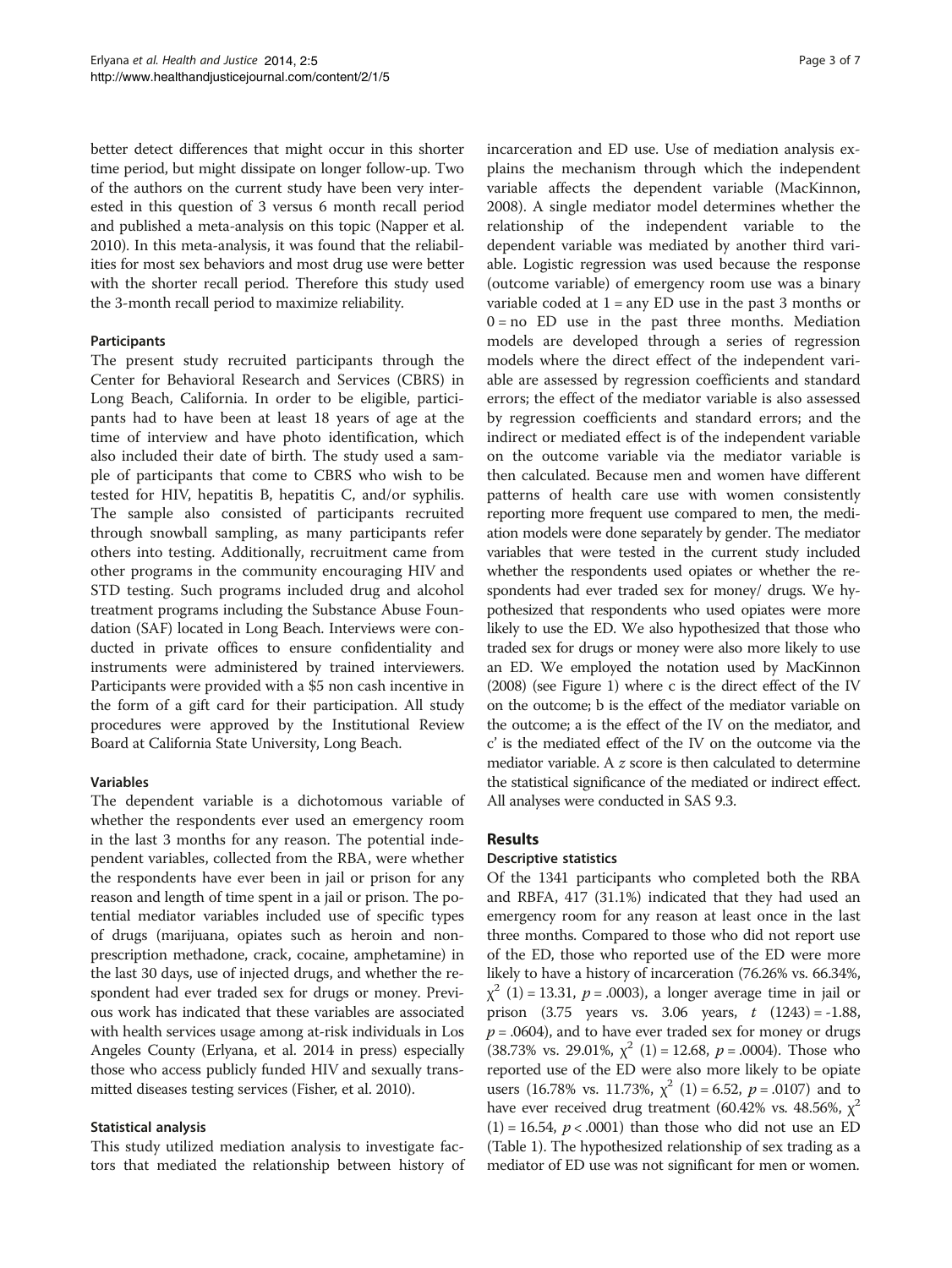<span id="page-3-0"></span>

#### Mediation analysis

Of 1341 participants of the study, 931 (69.43%) reported previous incarceration. Figure 1 presents the model of how the effect of past history of incarceration on subsequent ED use is mediated by opiate use. The hypothesis was that those with a history of incarceration were more likely to use opiates, which then led to ED use. Men with a history of incarceration were significantly more likely to use an ED ( $\hat{c} = .0276$ ,  $s_{\hat{c}} = .0071$ ,  $\chi^2 = 15.51$ , OR = 1.03). There was a statistically significant effect of history of incarceration on opiate use for men  $(a = 1.31)$ (.293),  $\chi^2 = 20.05$ ,  $p < .0001$ ,  $OR = 3.718$ ) and women  $(a = .7528 (.3434), \chi^2 = 4.81, p = .03, OR = 2.123)$  however the opiate use was significantly associated with ED use for men only (b = .4652 (.2051),  $\chi^2$  = 5.14,  $p = .02$ , OR = 1.592). The adjusted effect of past history of incarceration was statistically significant for men  $(c' = .5959$ (.1663),  $\chi^2 = 12.84$ ,  $p = .0003$ , OR = 1.815) but not for women. This means that the opiate use mediated the effect of past history of incarceration on ED use for men. The total mediated effect (indirect effect) of opiate use on past history of incarceration and ED use was significant for men but not for women ( $\hat{a}b$  (std. err.) = .605  $(.301)$ ,  $z = 2.004$  (see Figure 1).

## **Discussion**

This study explored models to determine whether the use of emergency room services post-incarceration is mediated in a meaningful way by a third variable for men or women. As noted, the relationship between history of incarceration and ED use was significant for men but not for women in our sample, in that those with a history of incarceration were more likely to report use of the ED (Figure 1). The relationship for men was mediated by opiate use which suggests that ED use was more prevalent among male opiate-using former prisoners (van Olphen et al. [2006\)](#page-6-0) and heavy illicit drug use has previously been identified as a significant predictor of ED use (French et al. [2011](#page-5-0)). History of incarceration was significantly associated with opiate use for both men and women, however, from the current study we do not know if drug use occurred only in jail/prison, only during those periods when the participants were not incarcerated, or both. While incarceration was significantly associated with injection drug use, the Anderson model posits multiple vulnerabilities (Calzavara et al. [2003\)](#page-5-0) as pathways to health services usage. The total mediated effect (indirect effect) of opiate use in this study was significant only for men suggesting that opiate use is a vulnerability for men but not for women in terms of ED use.

The relationship between history of incarceration and ED use was not mediated by sex trading for drugs or money for either men or women (data not shown). This was true for sex trading for money or drugs as well as a combination variable of survival sex, which included trading sex for both money and drugs.

This study did find that a history of incarceration was significantly associated with sex trading for drugs or money as suggested by the literature, whereby former inmates were found to be more likely to engage in transactional sex immediately upon release from prisons (Adams et al. [2011\)](#page-5-0) and to engage in high-risk sexual partnerships (Jenness et al. [2011\)](#page-5-0). The study also found that those who traded sex for drugs or money were significantly more likely to report ED use as the literature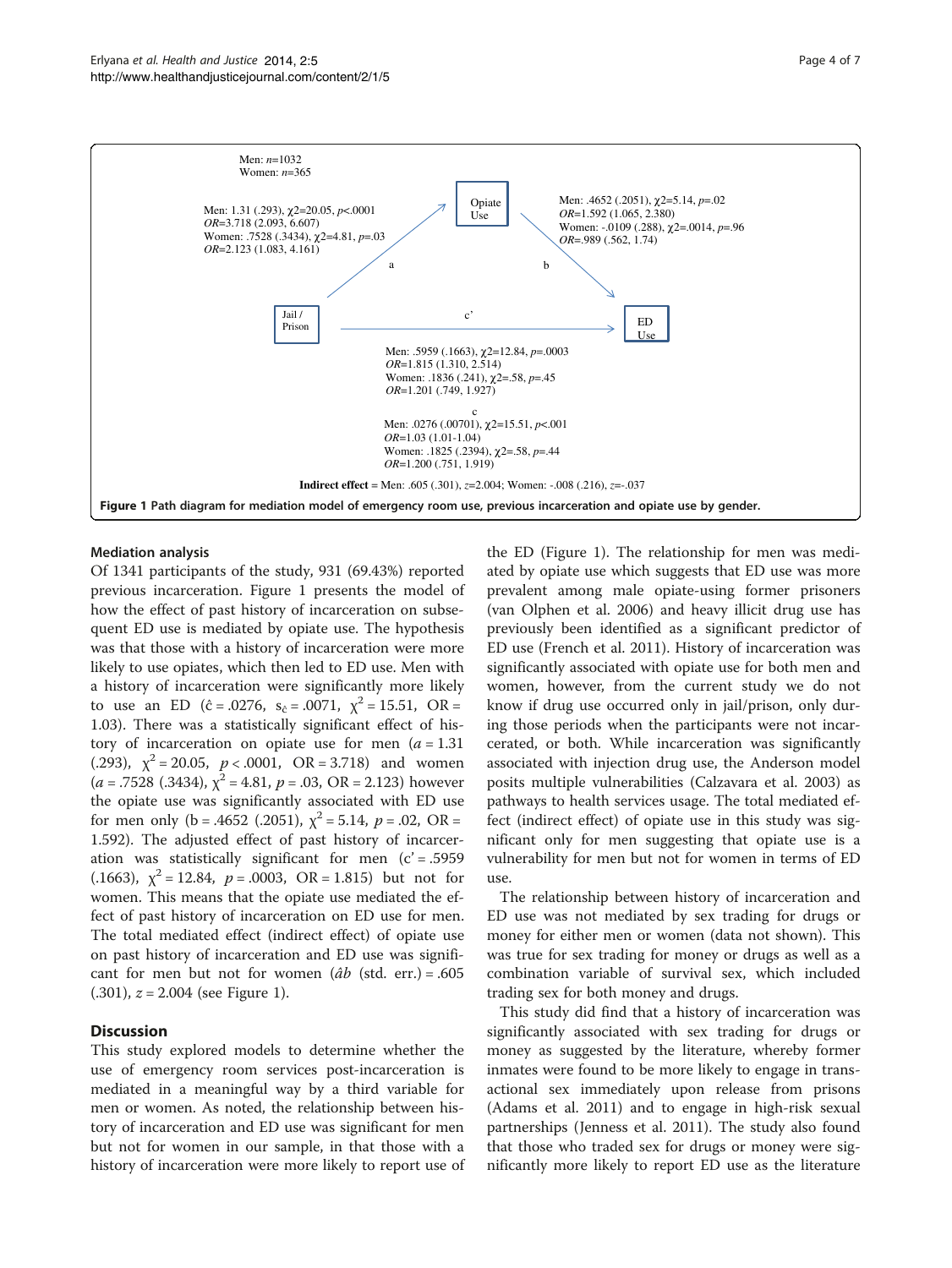| <b>Variables</b>                       | Has ever use ED<br>$n = 417$<br>Mean (SD) or% | Never use ED<br>$n = 924$<br>Mean (SD) or% | t, df or $\chi^2$ (df) | p-value |      |              |              |             |       |
|----------------------------------------|-----------------------------------------------|--------------------------------------------|------------------------|---------|------|--------------|--------------|-------------|-------|
|                                        |                                               |                                            |                        |         | Age  | 40.8 (11.21) | 40.5 (11.59) | $-47, 1338$ | .6381 |
|                                        |                                               |                                            |                        |         | Race |              |              |             |       |
| Black                                  | 45.19                                         | 43.29                                      | 5.33(3)                | .1488   |      |              |              |             |       |
| Whites                                 | 33.17                                         | 29.33                                      |                        |         |      |              |              |             |       |
| Hispanics                              | 14.66                                         | 18.72                                      |                        |         |      |              |              |             |       |
| Others                                 | 6.97                                          | 8.66                                       |                        |         |      |              |              |             |       |
| Has a history of incarceration         | 76.26                                         | 66.34                                      | 13.31(1)               | .0003   |      |              |              |             |       |
| Has ever had STIs*                     | 49.53                                         | 40.30                                      | 10.21(1)               | .0014   |      |              |              |             |       |
| Has ever traded sex for drugs or money | 38.73                                         | 29.01                                      | 12.68(1)               | .0004   |      |              |              |             |       |
| Opiate use                             | 16.78                                         | 11.73                                      | 6.52(1)                | .0107   |      |              |              |             |       |
| Injection drug use                     | 28.81                                         | 23.13                                      | 5.05(1)                | .0247   |      |              |              |             |       |
| Income                                 |                                               |                                            |                        |         |      |              |              |             |       |
| $<$ \$1,000                            | 78.77                                         | 66.71                                      | 18.18(2)               | .0001   |      |              |              |             |       |
| \$1,000 - \$3,999                      | 18.49                                         | 24.57                                      |                        |         |      |              |              |             |       |
| > \$3,999                              | 2.74                                          | 8.71                                       |                        |         |      |              |              |             |       |
| Had paid job, salary, or business      | 21.5                                          | 31.92                                      | 15.14(1)               | .0001   |      |              |              |             |       |
| On welfare, public assistance          | 39.23                                         | 32.24                                      | 6.15(1)                | .0131   |      |              |              |             |       |
| Had Social Security, disability        | 30.99                                         | 20.78                                      | 16.31                  | .0001   |      |              |              |             |       |
| Heterosexual                           | 67.69                                         | 61.59                                      | 4.68(1)                | .0305   |      |              |              |             |       |
| Marital status                         |                                               |                                            |                        |         |      |              |              |             |       |
| Single                                 | 53.63                                         | 63.68                                      | 13.49 (2)              | .0012   |      |              |              |             |       |
| Married                                | 20.14                                         | 17.41                                      |                        |         |      |              |              |             |       |
| Separated/divorced                     | 26.23                                         | 18.91                                      |                        |         |      |              |              |             |       |
| Education                              |                                               |                                            |                        |         |      |              |              |             |       |
| Less than High School                  | 29.84                                         | 27.19                                      | 6.64(2)                | .0361   |      |              |              |             |       |
| High School                            | 37.53                                         | 32.94                                      |                        |         |      |              |              |             |       |
| Some college or above                  | 32.63                                         | 39.87                                      |                        |         |      |              |              |             |       |
| Homeless                               | 47.04                                         | 41.04                                      | 4.28(1)                | .0386   |      |              |              |             |       |
| Female                                 | 32.08                                         | 22.95                                      | 12.79(1)               | .0003   |      |              |              |             |       |
| Has ever received drug treatment       | 60.42                                         | 48.56                                      | 16.54(1)               | .0001   |      |              |              |             |       |

## <span id="page-4-0"></span>Table 1 Characteristics of ED users vs. non- ED users

Note: \*include hepatitis B, gonorrhea, syphilis, genital warts (HPV), chlamydia, and genital herpesMen: .5959 (.1663), χ2 = 12.84, p = .0003.

has reported that sex workers, due to occupational stigma and fear of violent victimization, were less likely to have access to primary health care (Kurtz et al. [2005](#page-5-0); Lazarus et al. [2011\)](#page-6-0). However, these relationships, while significant in bivariate analyses were not significant for either men or women when sex trading for either drugs or money, or both, was used in a mediation model.

There are several limitations that need to be noted in this study. First, there is a need to capture information on reasons for use of the ED. This information would be particularly useful to separate cases that are episodes of non-acute medical needs from assault-related or druginvolved incidents, such as overdose. Data on having a

regular source of care (outpatient care such as a primary care physician) and health status of the respondents were not available. The current study did not capture variables associated with mental health status, including depression and anxiety, which may influence use of emergency rooms (Sandoval et al. [2010](#page-6-0)). This study focused on out-of-treatment drug users whose opiate use consisted mainly of heroin and non-prescription methadone. The majority were low income, reporting \$1,000 or less per month. The findings reported here may not generalize to individuals who are misusing prescription opiates, although it has been suggested in other studies (Reynolds et al. [2000\)](#page-6-0). Lastly, the sample used in this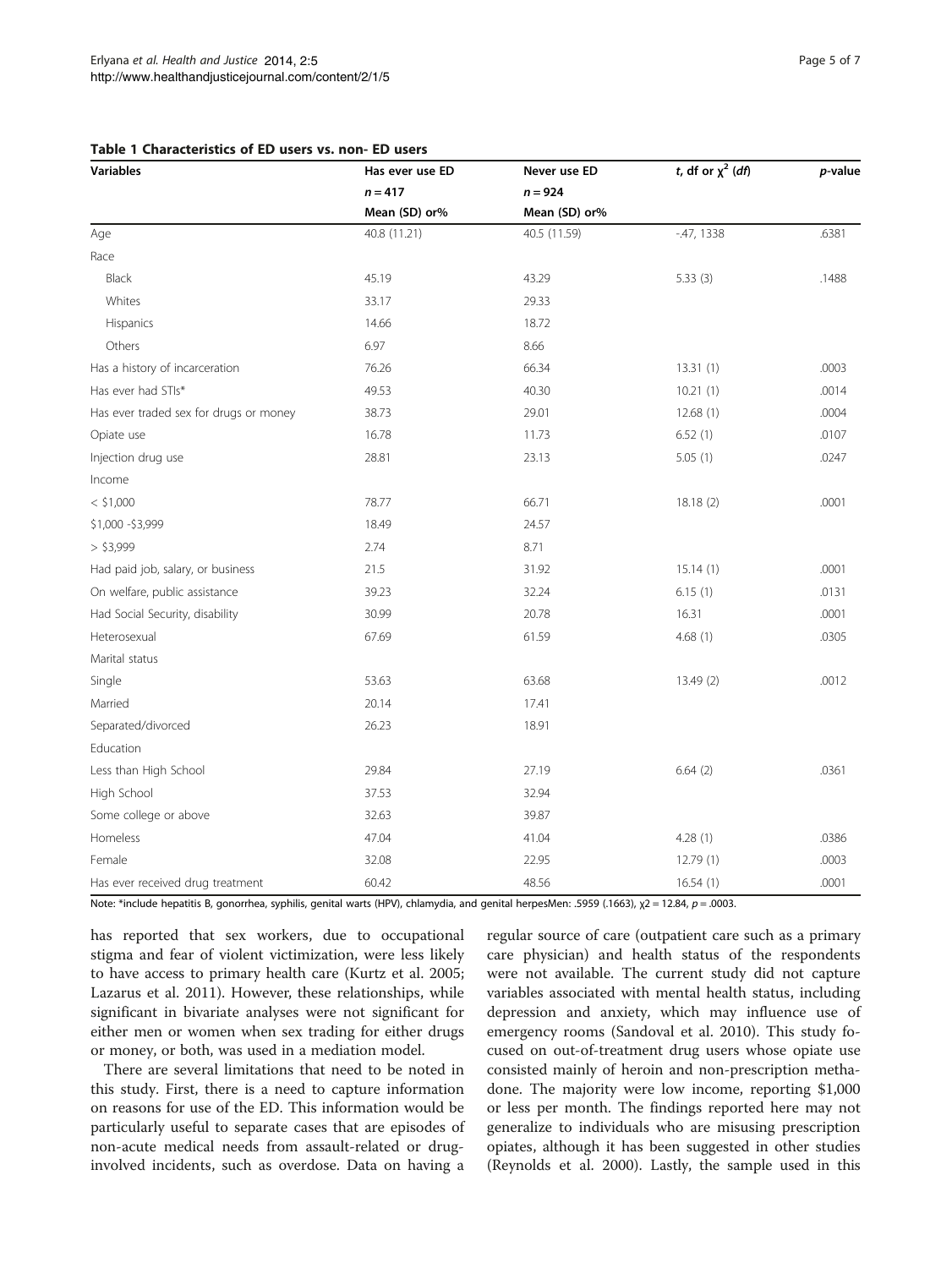<span id="page-5-0"></span>study has a relatively higher rate of ED use compared to the general population (30% vs. 20%), and most probably is due to an extremely high prevalence of individuals with a history of incarceration (about 70% of the total sample).

#### Conclusion

Future research comparing ED and outpatient care use for previously incarcerated individuals should consider mediation models that control for the health status of the respondents. Continued access to Medicaid (Wakeman et al. [2009](#page-6-0)) and engaging individuals to use primary care in transition clinics (Wang et al. [2012](#page-6-0)) should be considered as alternatives to reduce societal burden associated with increasing spending and overcrowding of EDs.

#### Competing interests

The authors declare that they have no competing interests.

#### Authors' contributions

EE reviewed the literature, analyzed the data to create table 1, and wrote first draft of Background, Methods and Results. DF provided guidance and supervised the entire process, including the use of the mediation model approach and variable selection. GR conducted the mediation analysis, created Figure [1,](#page-3-0) wrote Discussion section, edited and submitted the manuscript, and performed all revisions. All authors read and approved the final manuscript.

#### Acknowledgements

Research reported in this publication was supported by the National Institute of Minority Health and Health Disparities of the National Institutes of Health under award number P20M003942. The content is solely the responsibility of the authors and does not necessarily represent the official views of the National Institutes of Health.

#### Author details

<sup>1</sup> Health Care Administration Department, California State University Long Beach, 1250 Bellflower Blvd., Long Beach, CA 90840, USA. <sup>2</sup>Center for Behavioral Research and Services, California State University Long Beach, 1090 Atlantic Avenue, Long Beach, CA 90813, USA. <sup>3</sup>Center for Behavioral Research and Services, California State University Long Beach, 1250 Bellflower Blvd., Long Beach, CA 90840, USA.

#### Received: 3 December 2013 Accepted: 5 March 2014 Published: 25 Mar 2014

#### References

- Adams, J, Nowels, C, Corsi, K, Long, J, Steiner, JF, & Binswanger, IA. (2011). HIV risk after release from prison: a qualitative study of former inmates. Journal of Acquired Immune Deficiency Syndromes, 57(5), 429–434. doi:10.1097/ QAI.0b013e31821e9f41.
- Binswanger, IA, Krueger, PM, & Steiner, JF. (2009). Prevalence of chronic medical conditions among jail and prison inmates in the USA compared with the general population. Journal of Epidemiology and Community Health, 63(11), 912–919. doi:10.1136/jech.2009.090662.
- Binswanger, IA, Stern, MF, Deyo, RA, Heagerty, PJ, Cheadle, A, Elmore, JG, & Koepsell, TD. (2007). Release from prison - a high risk of death for former inmates. New England Journal of Medicine, 356(2), 157–165. doi[:10.1056/NEJMsa064115](SpringerLink:ChapterTarget).
- Boys, A, Farrell, M, Bebbington, P, Brugha, T, Coid, J, Jenkins, R, & Singleton, N. (2002). Drug use and initiation in prison: results from a national prison survey in England and Wales. Addiction, 97(12), 1551–1560.
- Calzavara, LM, Burchell, AN, Schlossberg, J, Myers, T, Escobar, M, Wallace, E, & Millson, M. (2003). Prior opiate injection and incarceration history predict injection drug use among inmates. Addiction, 98(9), 1257–1265.
- Cherpitel, CJ, & Ye, Y. (2008). Drug use and problem drinking associated with primary care and emergency room utilization in the US general population: data from the 2005 national alcohol survey. Drug and Alcohol Dependence, 97(3), 226–230.
- Davis, LM, & Pacchiana, S. (2004). Health profile of the state prison population and returning offenders: public health challenges. Journal of Correctional Health Care, 10(3), 303–331. doi:10.1177/107834580301000305.
- Dowling-Guyer, S, Johnson, ME, Fisher, DG, Needle, R, Watters, J, Andersen, M, & Rhodes, F. (1994). Reliability of drug users' self-reported HIV risk behaviors and validity of self-reported recent drug use. Assessment, 1(4), 383–392.
- El-Bassel, N, Gilbert, L, Wu, E, Chang, M, Gomes, C, Vinocur, D, & Spevack, T. (2007). Intimate partner violence prevalence and HIV risks among women receiving care in emergency departments: Implications for IPV and HIV screening. Emergency Medicine Journal, 24(4), 255–259.
- Epperson, MW, Platais, I, Valera, P, Barbieri, R, Gilbert, L, & El-Bassel, N. (2009). Fear, trust, and negotiating safety HIV risks for black female defendants. Affilia, 24(3), 257–271.
- Erlyana, E, Fisher, DG, Reynolds, GL, & Janson, ME. (2014). Medical service use among recipient of HIV prevention services in Los Angeles County. Journal of Human and Health Service Administration, 36(4), 497–518. Spring 2014.
- Fazel, S, Bains, P, & Doll, H. (2006). Substance abuse and dependence in prisoners: a systematic review. Addiction, 101(2), 181–191. doi:10.1111/j.1360- 0443.2006.01316.x.
- Fisher, DG, Milroy, ME, Reynolds, GL, Klahn, JA, & Wood, MM. (2004a). Arrest history among men and sexual orientation. Crime & Delinquency, 50(32), 32–42.
- Fisher, DG, Reynolds, GL, Jaffe, A, & Perez, MJ. (2006). Hepatitis and human immunodeficiency virus co-infection among injection drug users in Los Angeles County, California. Journal of Addictive Diseases, 25(2), 25–32.
- Fisher, DG, Reynolds, GL, Wood, MM, & Johnson, ME. (2004b). Reliability of arrest and incarceration questions on the risk behavior assessment. Crime & Delinquency, 50(1), 24–31. doi:10.1177/0011128703258872.
- Fisher, DG, Wishart, D, Reynolds, GL, & Edwards, JW. (2010). HIV service utilization in Los Angeles County, California. AIDS & Behavior, 14(2), 440–447. doi:10.1007/s10461-008-9500-3.
- French, MT, Fang, H, & Balsa, AI. (2011). Longitudinal analysis of changes in illicit drug use and health services utilization. Health Services Research, 46, 877–899.
- French, MT, McGeary, KA, Chitwood, DD, & McCoy, CB. (2000). Chronic illicit drug use, health services utilization and the cost of medical care. Social Science & Medicine, 50(12), 1703–1713.
- Freudenberg, N, Daniels, J, Crum, M, Perkins, T, & Richie, B. (2008). Coming home from jail: the social and health consequences of community reentry for women, male adolescents, and their families and communities. American Journal of Public Health, 98(9 Suppl), S191–S202. doi:98/Supplement\_9/S191.
- Garrity, TF, Hiller, ML, Staton, M, Webster, JM, & Leukefeld, CG. (2002). Factors predicting illness and health services use among male Kentucky prisoners with a history of drug abuse. The Prison Journal, 82(3), 295–313. doi:10.1177/ 003288550208200301.
- Gilbert, L, El-Bassel, N, Chang, M, Wu, E, & Roy, L. (2012). Substance use and partner violence among urban women seeking emergency care. Psychology of Addictive Behaviors, 26, 226–235.
- Hawkins, AS, O'Keefe, AM, & James, X. (2010). Health care access and utilization among ex-offenders in Baltimore: implications for policy. Journal of Health Care for the Poor and Underserved, 21(2), 649–665.
- Jenness, SM, Kobrak, P, Wendel, T, Neaigus, A, Murrill, CS, & Hagan, H. (2011). Patterns of exchange sex and HIV infection in high-risk heterosexual men and women. Journal of Urban Health, 88(2), 329–341. doi:10.1007/s11524-010-9534-5.
- Johnson, ME, Fisher, DG, Montoya, I, Booth, R, Rhodes, F, Andersen, M, & Williams, M. (2000). Reliability and validity of not-in-treatment drug users' follow-up self-reports. AIDS and Behavior, 4(4), 373–380.
- Kanato, M. (2008). Drug use and health among prison inmates. Current Opinion in Psychiatry, 21(3), 252–254. doi:10.1097/YCO.0b013e3282fc985.
- Kerr, T, Wood, E, Grafstein, E, Ishida, T, Shannon, K, Lai, C, & Tyndall, MW. (2005). High rates of primary care and emergency department use among injection drug users in Vancouver. Journal of Public Health, 27(1), 62–66. doi:10.1093/ pubmed/fdh189.
- Khan, MR, Doherty, IA, Schoenbach, VJ, Taylor, EM, Epperson, MW, & Adimora, AA. (2009). Incarceration and high-risk sex partnerships among men in the United States. Journal of Urban Health, 86(4), 584–601. doi:10.1007/s11524-009-9348-5.
- Kulkarni, S, Baldwin, S, Lightstone, A, Gelberg, L, & Diamant, A. (2010). Is incarceration a contributor to health disparities? Access to care of formerly incarcerated adults. Journal of Community Health, 35(3), 268–274. doi:10.1007/ s10900-010-9234-9.
- Kurtz, SP, Surratt, HL, Kiley, MC, & Inciardi, JA. (2005). Barriers to health and social services for street-based sex workers. Journal of Health Care for the Poor and Underserved, 16(2), 345–361.